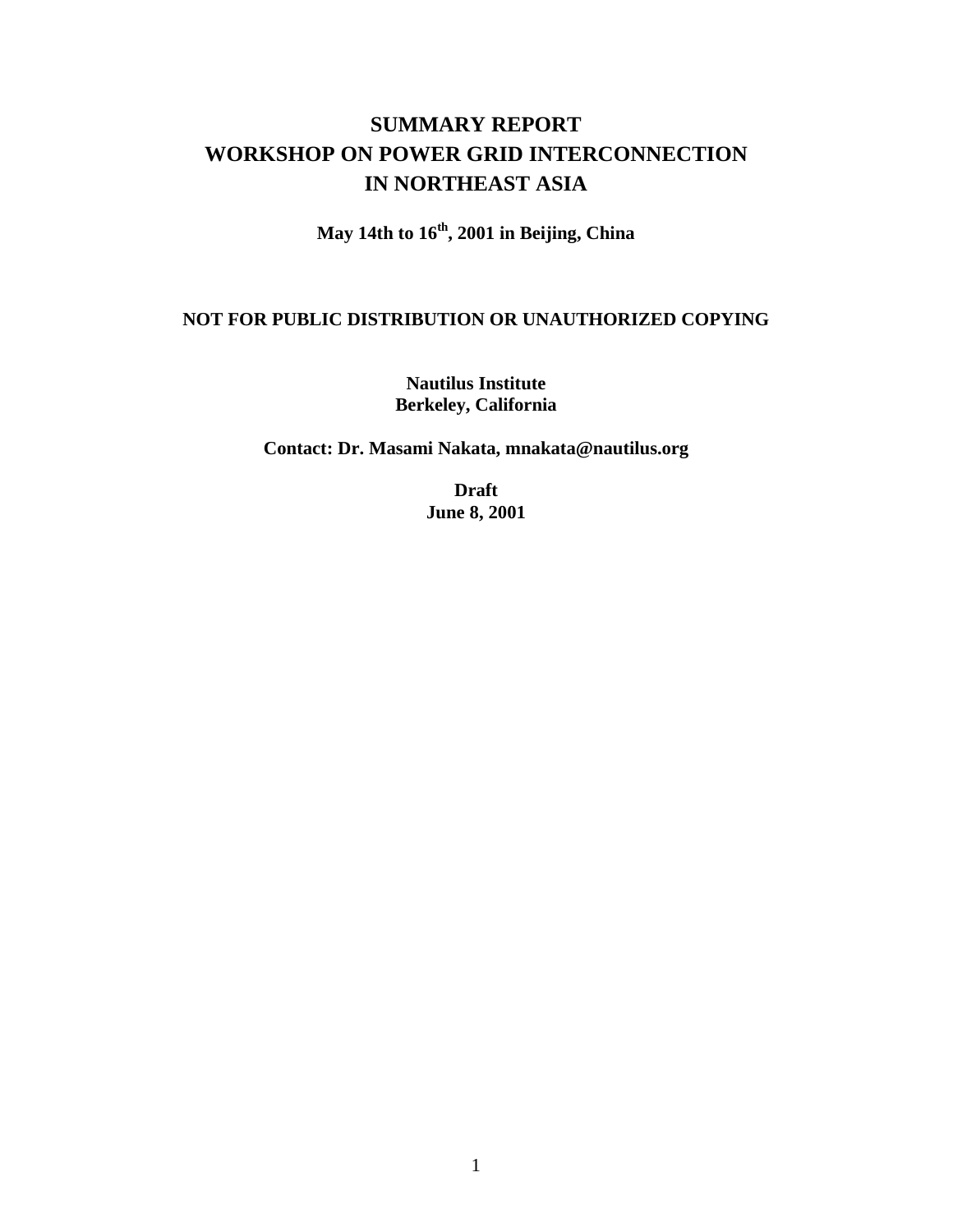#### **KEY FINDINGS AND RECOMMENDATIONS**

#### *1. BACKGROUND*

- *The public electric monopolies and oligopolies in Northeast Asia limit commercial interest in exploiting electricity trade; liberalization works in favor of border trade. ROK, Russian Far East, and PRC power sector liberalization is therefore central in determining the domestic institutional incentive to seek external power supplies.*
- *Public institutional vehicles for cross-border transmission lines are likely a prerequisite for successful increased power trading in this region if other regional experience is any indication. Such public oversight and institutions avoid oligopolistic-motivated transmission congestion that blocks increased international power trading.*
- *A-symmetries of size and operating characteristics of each national grid are major barriers to increased interconnection; but at the provincial level in China, Russian Far East and the two Koreas, the grids are more equal at least in scale. These obstacles therefore are not insuperable.*
- *2. NATIONAL PERSPECTIVES AND BACKGROUND*
- *The Russian and American analysis converged on the likely economic gains from Russian Far East-ROK power trading.*
- *ROK-PRC (northeast province) trading gains are not yet clear due to lack of information and optimization studies.*
- *Grid interconnection may provide low cost, low-risk hedging opportunities against domestic uncertainty about growth in supply of and/or demand for power.*
- *The price of traded power is critical to stimulating grid interconnection.*
- *3. TECHNICAL ISSUES OF GRID INTERCONNECTION*
- *Detailed cost-benefit and technical-operating studies of the future of each grid with and without various inter-connections are needed to proceed further with the analysis at a regional level.*
- *The KEDO LWRs can be operated only with regional grid supplementation to the DPRK grid.*
- *Safe operation of the KEDO LWRs requires dedicated AC backup power supplies that are highly reliable, one of which could be a local DPRK 50-60 MW hydro-electric plant.*
- *4. SPECIAL TOPICS AND BARRIERS*
- *The ROK grid is already stretched to its limits to supply reliable and high quality power to demand centers (Seoul) due to the limit on 745 kVe transmission bulk shipment of power from generation surplus areas on the ROK southern coastal generation sites. The ROK can only supply limited power to the DPRK system without risking a system-wide instability in the ROK grid.*
- *5. FINANCING*
- *A multilateral institutional vehicle will be required both to "buffer" various parties against each other, to negotiate agreements on critical issues such as clearing prices, power allocation rules, emergency support, communication and dispatch systems, etc.*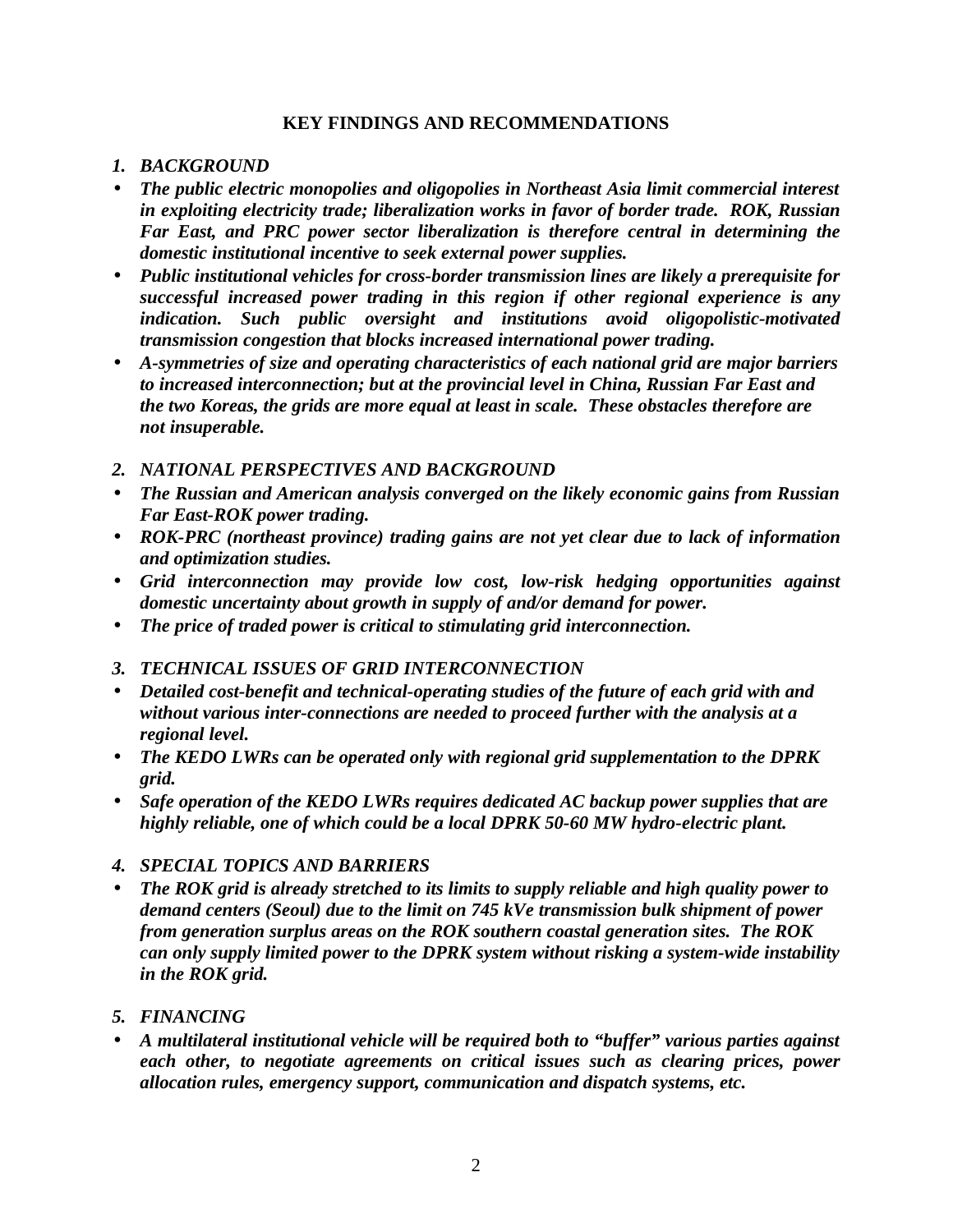- *DPRK non-membership in the World Bank constrains various options at the multilateral level; an expanded mandate for KEDO is another existing possible institutional vehicle to implementing a grid interconnection project between the Russian Far East and ROK/DPRK grids.*
- *Japanese financing via such a vehicle would likely be needed to supplement ROK financing for an RFE-DPRK-ROK transmission line.*
- *Innovative financing using the Clean Development Mechanism might be attractive to the ROK, RFE, and PRC.*

#### *6. NEXT STEP: NORTHEAST ASIA WORKING GROUP (NEAWG)*

- *The initial focus of the working group should be study of the Russia-DPRK-ROK transmission line due to a number of converging economic, technical, and politicalsecurity factors. It was agreed that China could play an important convening role for the initial meeting of the NEAWG.*
- *The Russian experts indicated that they are able to produce a technical and economic optimization study of this proposed transmission line if resources to support this work are available and key data from the DPRK, ROK and PRC are provided.*
- *The Korean delegations were positive to continuing this work*
- *7. DEBRIEFING*
- *The cross-cultural foundations for collaborative research and analysis have been laid for the construction of consensual knowledge on this critical energy security issue in this conflict-laden zone of the world.*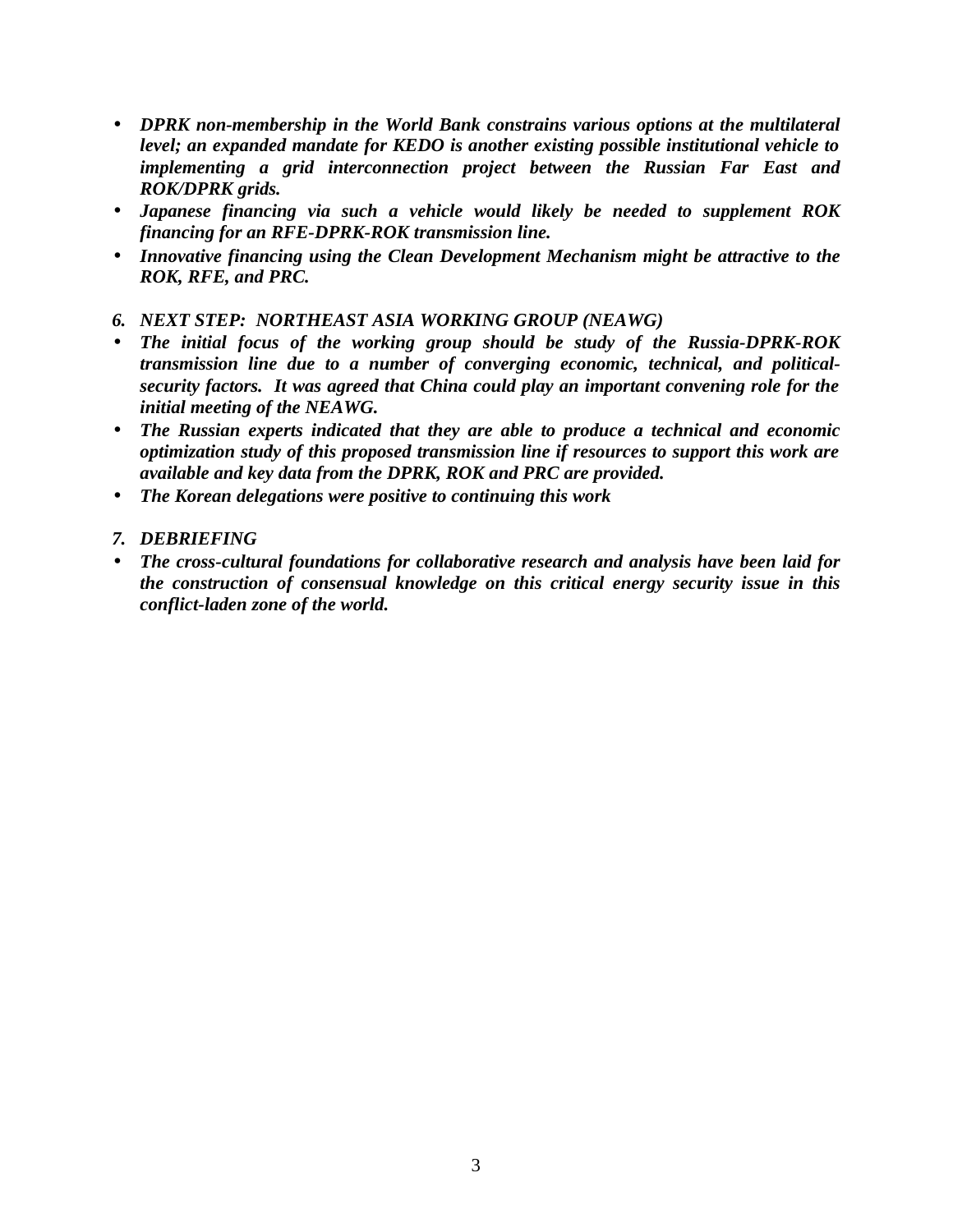#### **SUMMARY REPORT**

This report provides a general summary of the context, objectives, and proceedings of the first workshop of the Nautilus Northeast Asia Power Grid Interconnection project (Grid project) held from May 14th to  $16<sup>th</sup>$ , 2001 in Beijing, China. It also outlines recommended next steps for the Grid project.

The primary task for the first phase of the Grid project was to hold a regional workshop on power grid interconnection where all countries in the region including the Democratic People's Republic of Korea (DPRK) would participate. Such grid connection may be an essential element of regional energy security. In the case of the DPRK, grid connection may be a necessary condition for successful implementation of the Korean Peninsular Energy Development Organization (KEDO) strategy to transfer light water reactors (LWRs) to the DPRK to achieve nuclear non-proliferation and increase stability in Korea and the East Asian region.

The countries of Northeast Asia that could potentially be involved with a regional grid—DPRK, China, the Republic of Korea (ROK), Russia, and possibly Japan—vary widely in geographical size, population, economic strength and structure, and political structure and philosophy. Because of the diversity and complexity of national contexts and regional interactions, to date, there have been few practical collaborative regional investigations into the potential for regional power grid interconnection in Northeast Asia. The need for regional cooperation and information sharing on this subject was the driving context for organizing a workshop of regional power grid interconnection in Northeast Asia.

The workshop aimed to provide a forum for the sharing of current research related to regional grid issues among workshop participants from the region, as well as to create an opportunity to hear the perspectives from individual countries' toward potential grid interconnections. The workshop also provided training and background for regional researchers on technical issues associated with grid interconnection. This technical element was particularly valuable in providing information to North Korean experts on general issues associated with the development and operation of regional international power grids as well as on the realities of the KEDO-grid interactions and plausible ROK-DPRK grid connections. In particular, the DPRK experts have complete information on the link between grid reliability and scale and safe operation of LWRs.

## **1. Grid Project Objectives**

The overarching aim of the Grid Project was to examine the feasibility of grid interconnection based on the actual energy and institutional situation of each country in the region.

The Grid project has several key objectives including:

• Initiating collaboration between energy policy researchers, power system experts, and engineers from the Northeast Asia region and other key areas of the world, in order to identify the potential benefits of, constraints to, and barriers in implementing electric power grid interconnections in the Northeast Asia region.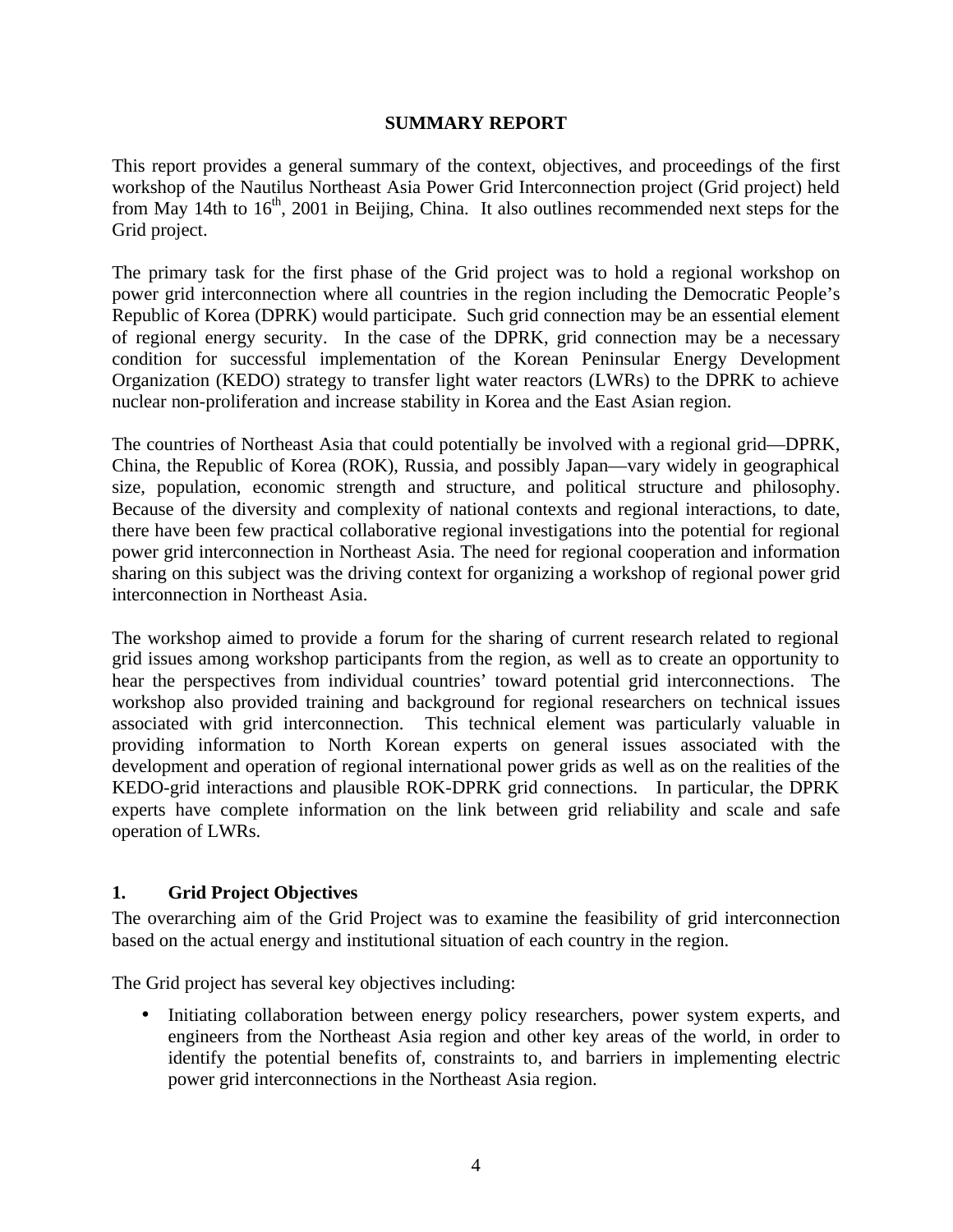- Opening communication channels to develop a common understanding on topics associated with regional grid interconnection between national researchers in the region.
- Identifying and discussing practical procedures for achieving regional grid interconnection, for example, identifying practical financing mechanisms and necessary institutional structures.
- Providing training to energy experts from the region in key topics related to regional grid interconnection, such as aspects of international electricity trade and energy markets.
- Creating a context for friendly and meaningful ROK-DPRK dialogue and reconciliation on a significant energy security issue
- Increasing the DPRK's cognizance of critical elements of grid-LWR operational and safety issues that bear heavily on the KEDO mission in support of the US-DPRK Agreed Framework and nuclear non-proliferation goals in Korea.

## **2. Grid Interconnection Workshop Summary**

The first workshop of the Grid Interconnection project was held in Beijing from May 14 through 16, 2001 co-sponsored by the State Power International Service and the Electric Power Research Institute of China. Power system experts, electrical engineers, economists, and energy policy researchers from all countries in the Northeast Asian region along with representatives from the United States and Europe discussed various aspects of power grid interconnection and electricity trade in the region.

## 2.1. Workshop co-hosts in China

The Chinese organizations that co-hosted the workshop were *the State Power International Service (SPIS)* and the *Electric Power Research Institute (EPRI)* of China. The SPIS is operated under the collaboration of the State Power Corporation, China Electricity Council and China Power Technology Import and Export Corp, with the mission of enhancing and facilitating international exchange and collaboration with China's power industry.

The EPRI is a multi-department research institute under the leadership of the State Power Corporation of China. Prof. Xie of the State Power Corporation and Dr. Zhou of the EPRI were the primary advisors for the workshop on technical issues. Mr. Liu, president of the SPIS, coordinated the workshop on-site arrangement. The co-hosts made it possible to hold the workshop under private auspices and on informal, non-governmental basis, which was an important requirement as some of agenda items were politically sensitive and related to trade issues between the countries.

## 2.2. Workshop Participants

The workshop participants were from China (7), Russia (2), Japan (2), South Korea (4), North Korea (4), the US, Norway and the UK. The participants brought to the workshop expertise and experience in the areas of electric power systems, electric engineering, environmental science, economics, energy policy and financing.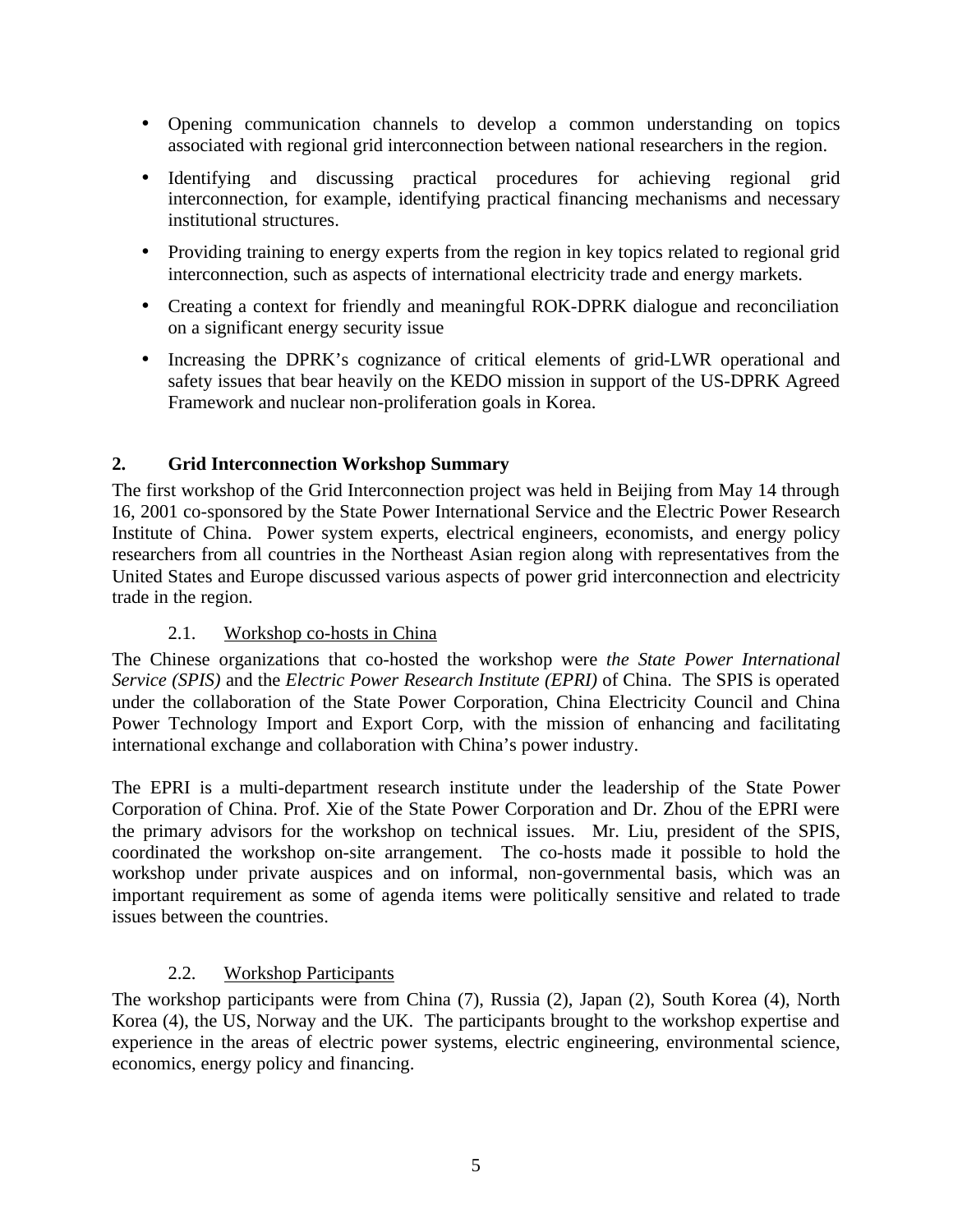#### 2.3. Workshop Agenda

The Grid Workshop was organized in five major sessions, each of which included a combination of presentations based on prepared papers or/and group discussions.

## 2.3.1. Background to Regional Electricity Grid Interconnection Issues

In this session, speakers presented background on and context for possible increased electricity trade. The aim of this session was to build a basis of common knowledge among the participants that would provide a common foundation for later discussion on specific topics of grid interconnection. There were four presenters in this session.

*Prof. Wangensteen from the Norwegian University of Science and Technology* discussed the international context for electricity grid interconnections and regional energy networks, including driving forces and important examples of international grid interconnection*. Prof. Wu of the University of California at Berkeley and the Hong Kong University*, who is currently in charge of the study on the grid interconnection between Hong Kong and China, reviewed and discussed the Northeast Asian regional context for grid interconnection, including regional driving motivations and important areas of consideration in this regional context*. Mr. Neuhoff from Cambridge University (UK)* made a presentation on the economic considerations associated with grid interconnections. His talk provided an overview and background on power markets and pricing principles, with focus on international trading and institutional considerations. He also highlighted the topic of industry/market deregulation and its effects on electricity trades. The last speaker in this session, *Dr. Streets of Argonne National Laboratory*, provided background on the environmental considerations associated with power grid connection. He highlighted acidic deposition, mainly caused by the electric power generation with coal, as currently the most severe and immediate environmental threat in the Northeast Asian region. He also described correlations between grid interconnection and possible environmental benefits.

## *Key Findings*

.

- *The public electric monopolies and oligopolies in Northeast Asia limit commercial interest in exploiting electricity trade; liberalization works in favor of border trade. ROK, Russian Far East, and PRC power sector liberalization is therefore central in determining the domestic institutional incentive to seek external power supplies.*
- *Public institutional vehicles are likely a prerequisite for successful increased power trading in this region if other regional experience is any indication. Such public oversight and institutions avoid oligopolistic-motivated transmission congestion blocking power trading.*
- *A-symmetries of size and operating characteristics of each national grid are major barriers to increased interconnection; but at the provincial level in China, Russian Far East and the two Koreas, the grids are more equal at least in scale. These obstacles therefore are not insuperable.*

## 2.3.2. National Perspectives from the Northeast Asian Region

*Dr. Padkovalnikov (Siberia Economic Research Institute, Russia), Dr. D.W. Park (Korea Electrotechnology Research Institute, ROK), Prof. Fujii (University of Tokyo, Japan), Dr. Zhou (Electric Power Research Institute, China), and Mr. Ri (Electric Power Design Institute, DPRK)*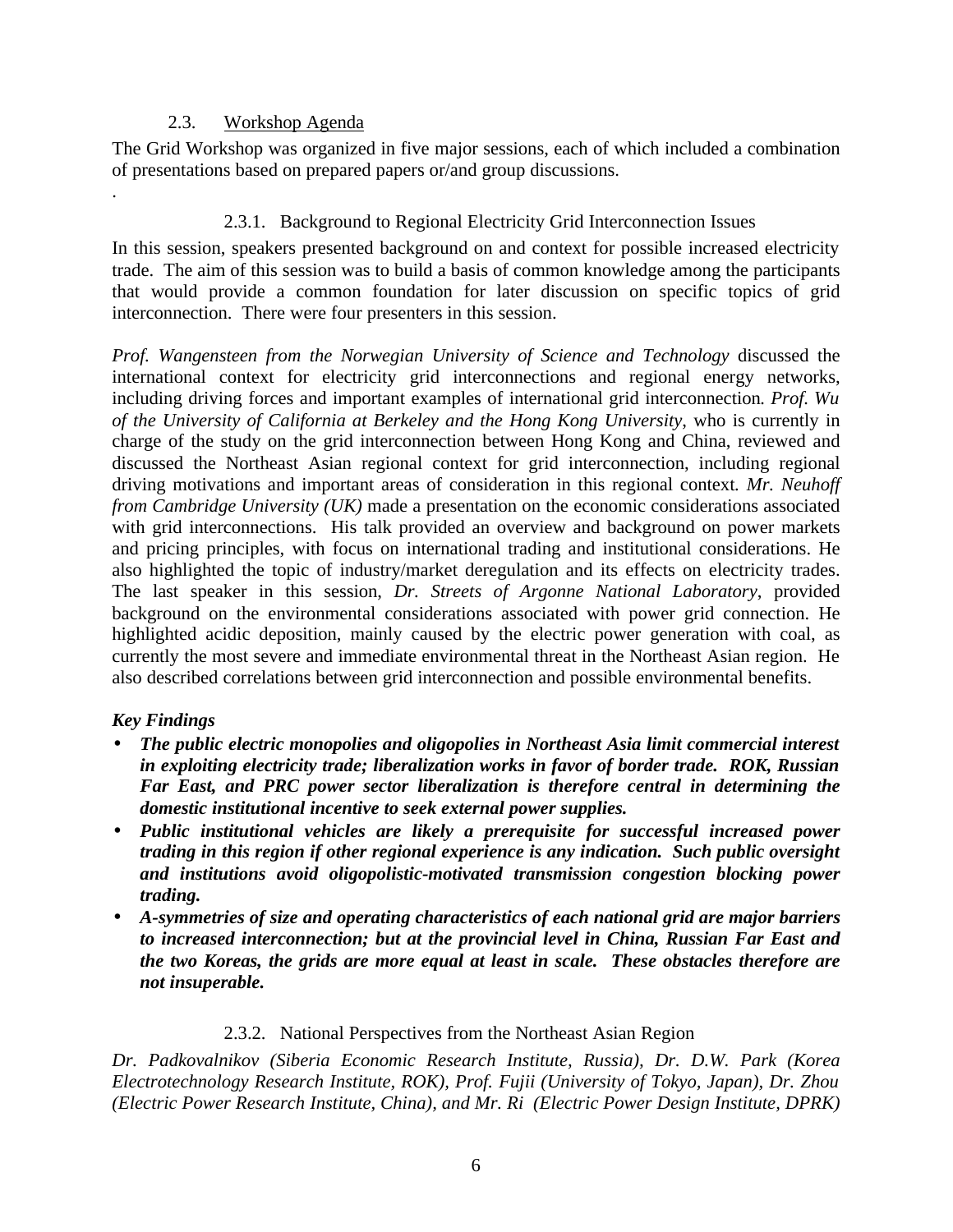presented national perspectives regarding the possibility for regional power grid interconnection. The presentations included perspectives on: (1) Current and future contexts for electric power industries including different supply and demand, and transmission and distribution situations, (2) Economic and environmental impacts of regional grid interconnection , (3) Impacts of deregulation/restructuring/privatization of national electric power industries, (4) Costs and benefits of regional electricity trades, (5) Potential political, institutional, economic, or other barriers to interconnection of power grid, and (6) Possible financing mechanisms for grid connection projects.

The potential benefits and therefore the interest in power grid interconnection varied significantly among the different countries. Russia already has studied extensively potential grid interconnections between Far East Russia and China or Japan. Japan is concerned that their power network might be destabilized as a result of connections with outside countries. China has focused national priorities on national grid integration, rather than regional grid interconnection. ROK's interest is driven by Korean Peninsula political issues related to its historical, security and geographical position.

Several important and difficult challenges in NE Asia were mentioned by the speakers, including political and economic reliability, military tension, historical relationships, uncertainties arising from deregulation of the electricity market, and the North Korean political situation. *Peter Hayes, Executive Director of Nautilus Institute*, spelled out these issues in a frank way and provided some technical detail and overview arising from the US-DPRK Agreed Framework, the regional geopolitical context, and the DPRK energy economy and grid situation.

Many presenters cited the uncertainty associated with market deregulation in the energy sectors of Northeast Asia as a significant barrier to grid interconnection. Currently every country except North Korea is reforming their electric power industries including deregulation, restructuring, or privatization. Uncertainty as to the effects and outcomes of these reforms makes all countries hesitant to commit major resources to power grid interconnection. Conversely, most of the regional speakers agreed that if markets are liberalized and competitive market mechanisms begin to play a more active role in the region, then international electricity trade may increase due to competitive prices and hedging against domestic supply and demand uncertainty.

Despite these challenges, however, all countries (with the possible exception of Japan) are interested in electricity trade with other countries. To date, information exchange on the benefits and barriers to grid interconnection has been minimal. These uncertainties and lack of information were cited by researchers as major barriers to interconnection.

## *Key Findings*

- *The Russian and American analysis converged on the likely economic gains from Russian Far East-ROK power trading.*
- *ROK-PRC (northeast province) trading gains are not yet clear due to lack of information and optimization studies.*
- *Grid interconnection may provide low cost, low-risk hedging opportunities against domestic uncertainty about growth in supply of and/or demand for power.*
- *The price of traded power is critical to stimulating grid interconnection.*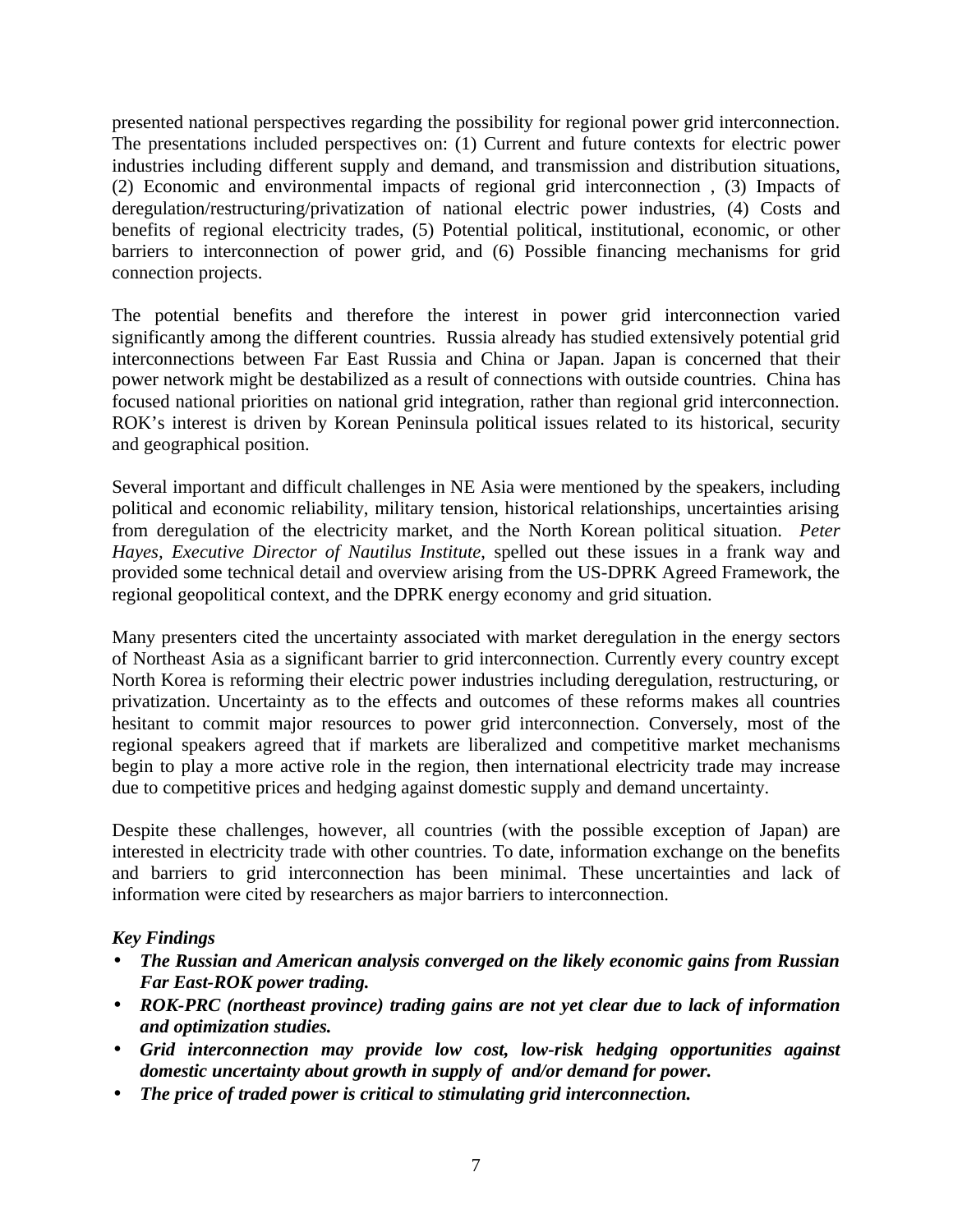#### 2.3.3. Technical Issues of Grid Interconnection

The agenda highlighted the technical and safety issues associated with connection of the North Korean power system and nuclear power plants to a national or regional grid system. In this session, two presenters discussed safety and stability concerns of power grid networks connected to the nuclear power plants. These presentations were followed by a panel discussion with power system experts for the region. In the first presentation, *Prof. Wu* discussed the range of complex technical issues arising from grid interconnection. He addressed long distance connection issues, network stability and other dynamic problems. *Dr. John Bickel*, a nuclear safety expert of the *Evergreen Safety and Reliability Technologies, LLC* detailed mandatory nuclear safety regulations and concerns associated with the operation of nuclear power plants connected to an unstable power grid network. He also had extensive side conversations with the DPRK experts (see separate attached report).

#### *Key Findings*

- *Detailed cost-benefit and technical-operating studies of the future of each grid with and without various inter-connections are needed to proceed further with the analysis at a regional level.*
- *The KEDO LWRs can be operated only with regional grid supplementation to the DPRK grid.*
- *Safe operation of the KEDO LWRs requires dedicated AC backup power supplies that are highly reliable, one of which could be a local DPRK 50-60 MW hydro-electric plant.*

#### 2.3.4. Special Topics and Barriers

In this session, speakers highlighted special topics that are unique to each country. *Dr. Ge, senior power system engineer from the Liaoning Province Electric Power Company of China*, presented the local power company's perspectives regarding potential grid interconnection of China with Russia and/or DPRK. Liaoning Province is significant in the context of regional grid interconnection, as it forms part of the Chinese national border with Russia and DPRK. A number of workshop participants questioned the current situation at the border with DPRK. The situation was described that the Yalu River, a border river with North Korea, has eight hydropower generation units, with four of these units connected to Chinese power grid and the other four units used by the North Korean power company*. Dr. Arakawa of Global Engineering Institute* discussed the background and perspectives from the electric power companies in Japan. *Prof. Koshcheev from High Voltage Direct Current Power Transmission Research Institute of Russia* discussed the basic principles of interstate electrical power links organization in North-East Asia region. *Prof. J.K. Park from the Seoul National University* discussed the situation of power generation, transmission, and grid stability in South Korea. He described technical constraints and choices for ROK-DRPK interconnection of power grid by quantitatively illustrating the detailed situation of the South Korean power grid.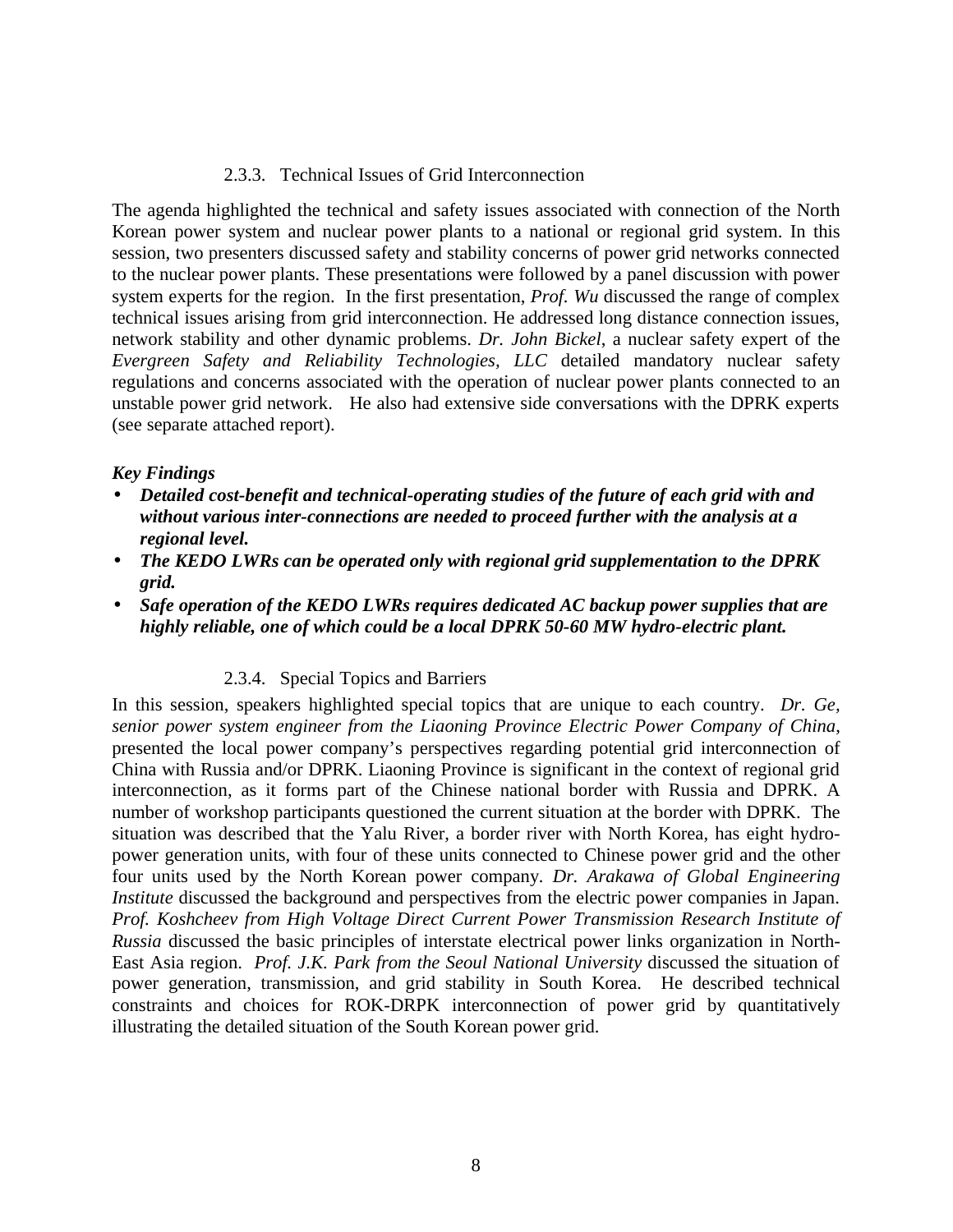#### *Key Findings*

• *The ROK grid is already stretched to its limits to supply reliable and high quality power to demand centers (Seoul) due to the limit on 745 kVe transmission bulk shipment of power from generation surplus areas on the ROK southern coastal generation sites. The ROK can only supply limited power to the DPRK system without risking a system-wide instability in the ROK grid.*

#### 2.3.5. Financing

Throughout the workshop, political difficulties and financing issues were often brought up as the most crucial constraints for moving toward implementation of regional grid interconnection. In this session, three speakers made presentations on financing issues. *Dr. von Hippel*, a Nautilus research associate, outlined estimates of costs and benefits of grid interconnection*. Dr. Kim of the Korea Gas Company* explained the general background and potential for application of the Clean Development Mechanism of the Kyoto Protocol for the regional grid interconnection*. Mr. Sumi from the World Bank* presented on World Bank financing and other international institutions .

## *Key Findings*

- *A multilateral institutional vehicle will be required both to "buffer" various parties against each other, to negotiate agreements on critical issues such as clearing prices, power allocation rules, emergency support, communication and dispatch systems, etc.*
- *DPRK non-membership in the World Bank constrains various options at the multilateral level; an expanded mandate for KEDO is another existing possible institutional vehicle to implementing a grid interconnection project between the Russian Far East and ROK/DPRK grids.*
- *Japanese financing via such a vehicle would likely be needed to supplement ROK financing for an RFE-DPRK-ROK transmission line*
- *Innovative financing using the Clean Development Mechanism might be attractive to the ROK, RFE, and PRC.*

#### **3. Next Step: Northeast Asia Working Group (NEAWG).**

In the final session, the participants discussed and concurred that the next step of the Grid project should be to create a smaller pre-feasibility working group. They suggested that such a working group could identify and detail a specific transmission line project in a pre-feasibility study. This group would specify the precise route of specific and realistic grid connection and the institutions that would be involved with this interconnection. Participants concluded that this study by a small working group is a pre-condition of further progress on grid interconnection given all the barriers.

The working group would to look closely at the impacts of the electricity security and institutional situation in each country. The study also, if possible, would need to include quantitative elements, for example: future scenarios of electricity demand and supply in each of the countries in the group, the timing (seasonality) of electricity availability by country, the status, technical parameters of, and plans for the electricity grids in each country, models and